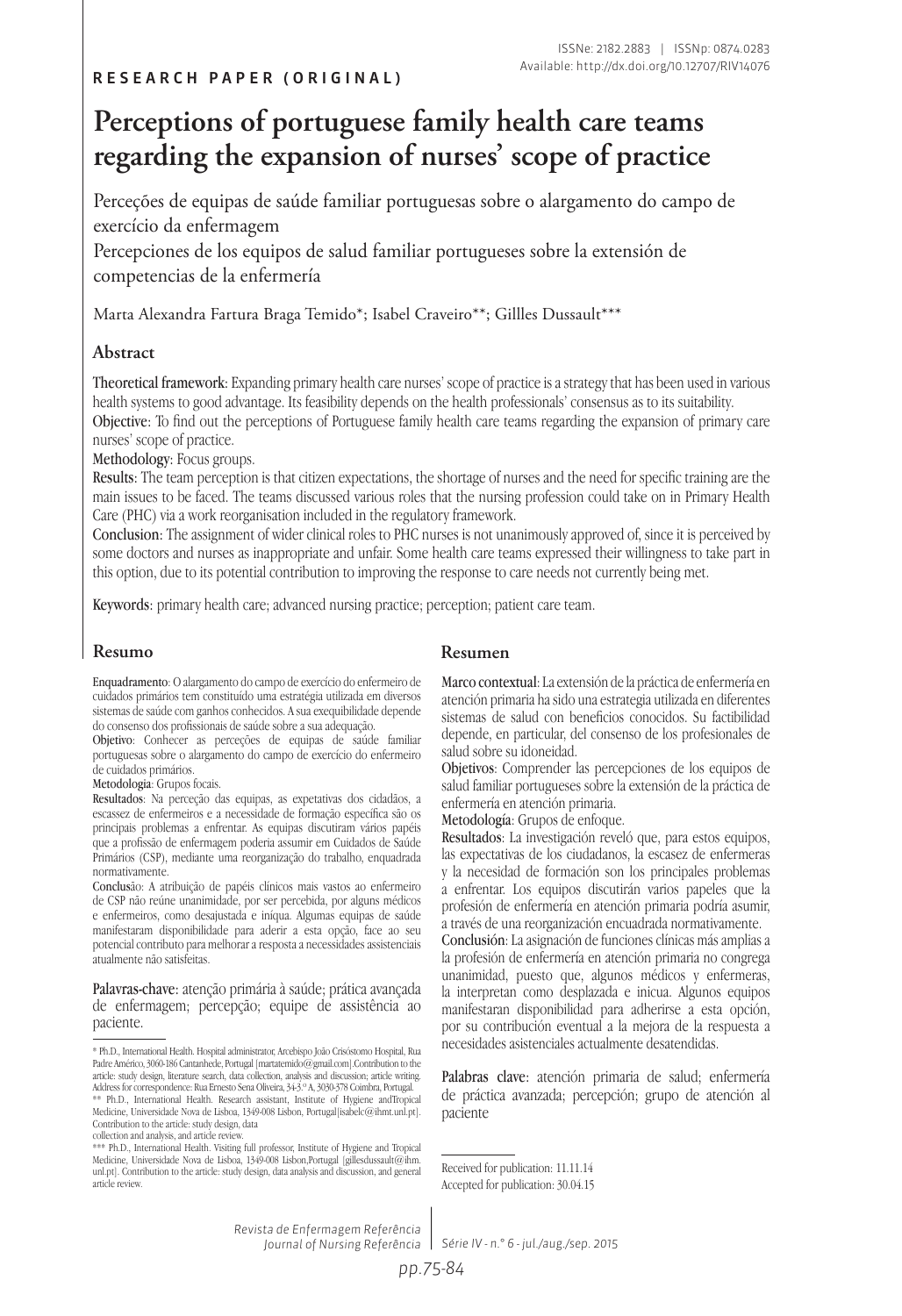# **Introduction**

The improved efficiency resulting from the combination of human resources is one of the most important challenges that health systems face. Modifying the skill mix between physicians and nurses, particularly by extending the professional scope of practice of PHC nurses, has been one of the options most widely discussed in this context. Countries like Canada and the United Kingdom have vast assessment experience in this matter. A number of systematic literature reviews on the replacement of doctors by nurses in specific activities in a PHC context revealed that, under appropriate conditions, nurses can provide care of a quality equivalent to the care provided by doctors, with gains in terms of patient satisfaction but with higher consumption of resources (Delamaire & Lafortune, 2010; Laurant et al., 2009). Some studies have even reported that 30% to 70% of the work performed by doctors could be done by nurses; however, it was emphasised that the feasibility of task transfer should not be confused with its cost-effectiveness based solely on the idea that nursing work costs are lower than medical work costs, as it is necessary to assess the time and the amount of resources consumed by both groups, as well as the possible need for additional training and supervision (Richardson & Maynard, 1995).

The analyses of the composition of the workforce in the Portuguese health system (a 1.5 nurse/doctor ratio) suggest an inefficient combination of human resources, with strong dependence on medical work and a limited scope of practise of the nursing profession (Dussault & Fronteira, 2010). This situation is particularly visible in the PHC field, the basis of the public health care system, which is reflected in access and quality constraints which, in 2013, translated into approximately one million Portuguese people without a family doctor and an unbalanced consumption of hospital care by the most prevalent chronic illnesses. The future need to strengthen PHC sphere of intervention (e.g., epidemiological changes) enable us to estimate that these imbalances between supply and demand will tend to increase.

The development of the PHC nurse's role, and specifically of the family nurse, can help solve some of the issues that have been identified. In 2000, Portugal was one of the European states who signed the Declaration of Munich, which is committed to supporting the creation of a family nurse role, as defined by the World Health Organization ( World Health Organization, 2000). In 2011, the Nursing Board established the specific skills profile of a nurse specialised in family health and, in 2012, the Ministry of Health set up a work group to prepare legislation on the action methodology of family nurses. The results of this initiative were reflected later in the publication of a legal act assigning to the General Directorate of Health the task of identifying the areas of shared responsibility in the provision of health care among the family nurse and other professionals; this legal act also assigned to the Regional Health Administrations (RHA) the task of implementing these professional activities by means of pilot experiments to be carried out in the second half of 2014. In early 2015, the 35 NHS functional units were chosen where these experiments will be carried out.

At this time, it is unknown whether the responsibilities to be assigned to family nurses will involve greater clinical autonomy, like what the International Council of Nurses refers to as advanced nursing (International Council of Nurses, 2003). In any case, the discussion about the potential assignment of greater clinical autonomy to PHC nurses is not limited to the nurses who are family health specialists.

But the decision to expand PHC nurses' scope of practice, which many countries have resorted in order to improve the performance of their health systems, may not be feasible in the Portuguese context. Each country needs to find the solutions that best fit its health needs and the appropriate provision of services to respond to those needs (Dussault & Fronteira, 2010), taking into account its characteristics, its political, cultural and economic context (Dolowitz & Marsh, 2000) and even its path dependence (Greener, 2002). In Portugal, research on the subject is scarce (Buchan, Temido, Fronteira, Lapão, & Dussault, 2013; Temido & Dussault, 2014). Still, it suggests there is a favourable environment for this type of initiative in the field of PHC, where the reform dynamics resulting from the model of organisation into Family Health Units (FHU) have encouraged teamwork.

This study, therefore, seeks to contribute to assessing the suitability of a model that gives PHC nurses a practice scope at advanced nursing level according to the perception of Portuguese family health care teams.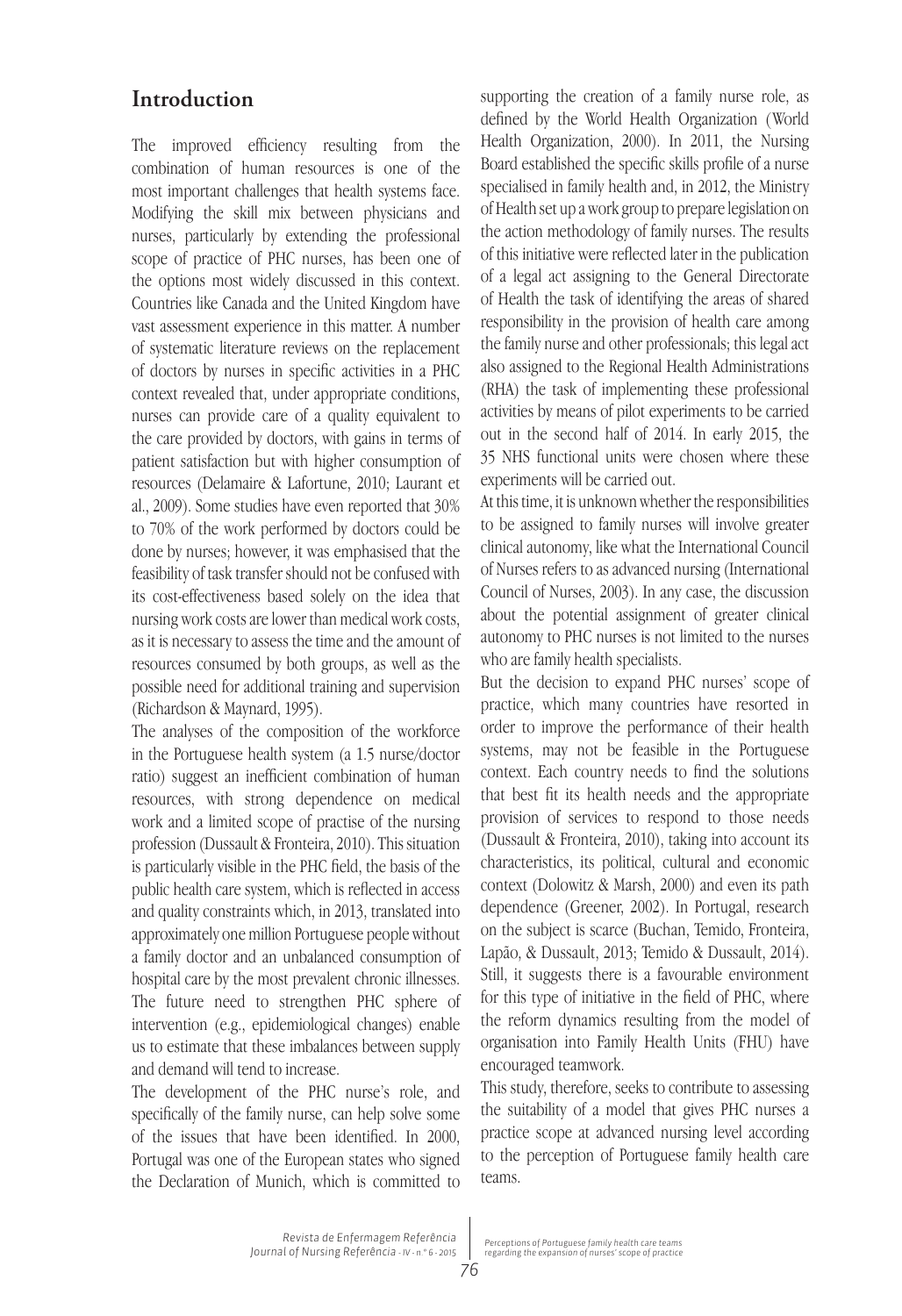Its purposes are to understand these perceptions with respect to: (i) care needs which the expansion of PHC nurses' clinical roles could potentially fulfil; (Ii) issues to be faced and objectives to be achieved with this expansion; (iii) new ways of working that such an expansion might involve.

# **Background**

As it has been emphasised by several authors, social acceptability is one of the determining factors for the feasibility of human resources policy in health (Dussault & Fronteira, 2010). As such, policy makers who contemplate bringing about a change in the skill mix of the workforce – like the change involving the expansion of the nursing profession scope of practice by placing it at the level of advanced practice (International Council of Nurses, 2003) – should evaluate the recognition stakeholders give it, by involving them in the process (Buchan, Temido, Fronteira, Lapão, & Dussault, 2013). The PEPPA model, Participatory, Evidence-based, Patient-centred Process for APN nurse development, implementation and evaluation (Lukosius & DiCenso, 2004) aims precisely to guide the development, implementation and evaluation of advanced nursing practices. This model is based on the idea that the transition from a paradigm of illness-focused care to a different patientfocused paradigm oriented towards integrated care and prevention involves a significant change that requires the consensus of stakeholders regarding the alignment of goals in health, care models and nurses' advanced practice roles. The original model uses a complex approach based on stages. The first five stages involve needs assessment and matching the development of advanced nursing practices to the context: i. describing the current care model and the user population; ii. identifying stakeholders and selecting participants for the method application; iii. determining the need for a new care model; iv. defining key issues to be faced and goals to be achieved; v. determining the new care model and the role of advanced practice nurses. The subsequent steps assume a positive response to those needs and matching, and involve: vi. establishing the implementation strategy; vii. implementation; viii. assessment of results; ix. long-term assessment. This study consisted of an exploratory analysis of steps three to five, since they represent the part of the process where stakeholders' perceptions are analysed. These stakeholders are considered here as being family health care teams, i.e., doctors and nurses working at FHUs.

# **Research question**

This study aims to answer the question: what are the perceptions of Portuguese physicians and nurses working in Family Health Units (FHUs), regarding the option of extending the clinical roles of primary health care (PHC) nurses as a way of improving the response to care needs?

# **Methodology**

In order to meet the objectives set out above, we designed a qualitative study with data collected by means of the focus group technique (Morgan, 1996). The choice of this technique resulted from its recognised advantages when you want the discussion among the participants to bring out divergent perspectives, encouraging individuals to justify their opinions and the group to resolve conflicts. This decision was also made because we intended not only to know *what* the group thought about the theme, but also *how* and *why* they thought so as a result of their interaction (Kitzinger, 1994). This technique would also enable us to get the participation of the team in designing the possible solutions for the redistribution of work argued for in the PEPPA model (Lukosius & DiCenso, 2004).

The family health teams participating in the study were B-model FHUs, chosen because of their higher degree of organisational autonomy and better remuneration incentives when compared to A-model units. In the design phase, these aspects were considered a stimulus for innovative forms of work distribution like the one we wanted to discuss. The choice of FHUs was conducted by intentional nonprobability sampling, with the selection of one unit in each of the five RHAs in mainland Portugal in order to enable us to capture possible geographical variability. With five groups we expected to obtain data saturation. Since we intended to capture the perception of family health care teams on the theme, we opted for the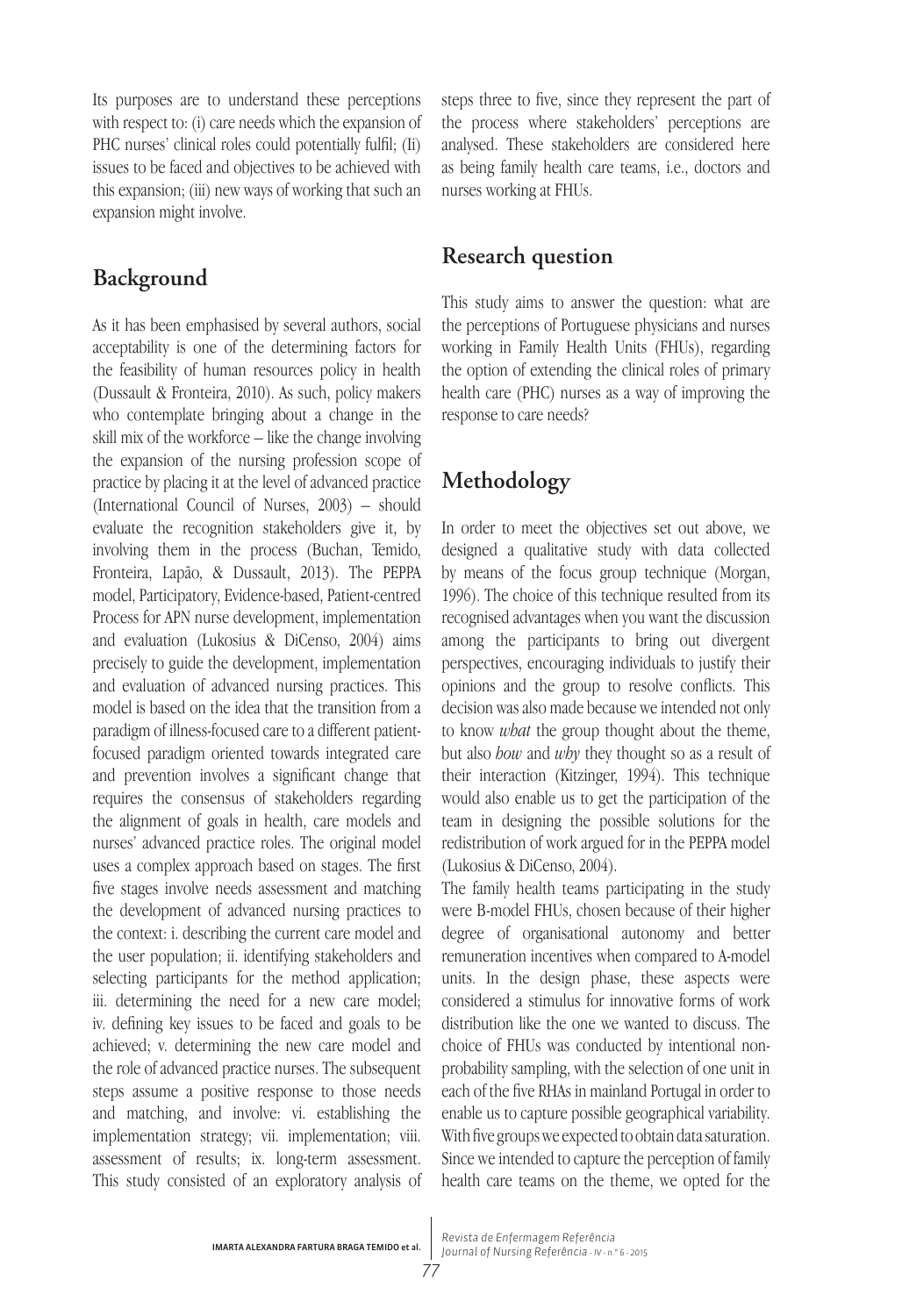heterogeneity of focus groups, including, in the same technique, doctors and nurses working together (preexisting groups). We also decided not to exclude the medical coordinator since, among other functions, he/she represents the FHU. The potential biases of having members in the same group with virtual professional ascendance were prevented, as far as possible, by carefully planning and conducting the technique, and assumed given the predominant aim of revealing the opinion of the working team while they interacted. Administrative workers were excluded because they are not direct care providers. With this exception, all team members were invited to participate. The research team formally contacted the coordinator of each FHU, presenting the study and requesting participation in the project. For the collection of data, authorisation was obtained from the coordinator of each FHU; after informing them about the study objectives and guaranteeing anonymity, all participants signed an informed consent. None of the participants in the focus groups were previously known to the researchers.

In the case of the Alentejo and Lisbon and Tagus Valley RHAs, we had to submit a collaboration request to several model-B FHUs before getting any acceptances. At the Alentejo RHA, only one participant showed up on the scheduled dates, and we carried out a semi-structured interview based on the focus group script. At the Lisbon and Tagus Valley RHA, recording permission was denied. The Centre RHA proposed to the research team the additional formation of a second focus group with only intern physicians (excluded by the study design). In the focus groups that took place, it was not always possible to gather the entire team on the scheduled day and time (Table 1). Each focus group had an average duration of 90 minutes; the semi-structured interview had an approximate duration of 40 minutes. Except in the case of the Lisbon and Tagus Valley RHA, where notes were written, focus groups and interviews were recorded.

| FHU   | ಕ<br>doctors<br>Team | ್<br>nurses<br>Team | Focus<br>dnong<br>date | Doctors<br>present | present<br><b>Nurses</b> | present<br>Team |      |
|-------|----------------------|---------------------|------------------------|--------------------|--------------------------|-----------------|------|
|       |                      |                     |                        |                    |                          | No.             | $\%$ |
|       | 8                    | 8                   | 16.07.2014             |                    | O                        | 11              | 69%  |
| 2     | $\circ$              | $^{(1)}$            | 18.07.2014             | $\circ$            | 3                        | $\mathcal{O}$   | 75%  |
| 3     |                      |                     | 12.09.2014             | O.                 | 4                        | 10              | 71%  |
|       |                      |                     | 22.09.2014             |                    | $\overline{0}$           |                 | 6%   |
|       |                      |                     | 15.10.2014             |                    |                          | 10              | 71%  |
| Total | 37                   | 37                  |                        | 23                 | 18                       | 41              |      |

Table 1 *Participation in focus groups*

To conduct the focus groups, we used a script that included a warm-up theme and two scenarios intended to stimulate discussion (Table 2). Prior

to the application of the script, we collected the participant sociodemographic data (e.g., gender, age group, professional group, education level).

#### Table 2

*Summary of discussion scenarios*

<sup>1.</sup> Portugal was one of the countries that committed to supporting the creation of the family nurse role. Recently, the Ministry of Health set up a work group to prepare legislation on the action methodology of these professionals [in August 2014, the principles and the framework for the activities of a family nurse (\*) were established]. One of the aspects that could be considered is giving the family nurse a wider scope of practice. If the team were in the position of the ministry's counselling group, what would they recommend regarding these professional scope of intervention so as to improve response to health needs?

<sup>2.</sup> In the early 1980s, a pilot project was carried out at a health centre in the UK with the support of the University of Birmingham. A nurse with 14-year experience received specific training to be able to work with greater autonomy (e.g. initial examination of patients, chronic illness management); all her work processes were protocolled. On admission to the health centre, patients were asked whether they wished to be attended by one of the doctors or by this nurse. While working, the nurse always had support from doctors. Supposing we proposed that the team take part in a project like this, which aspects would they be most enthusiastic about?

<sup>(\*)</sup> Description used in the last two focus groups and in the semi-structured interview.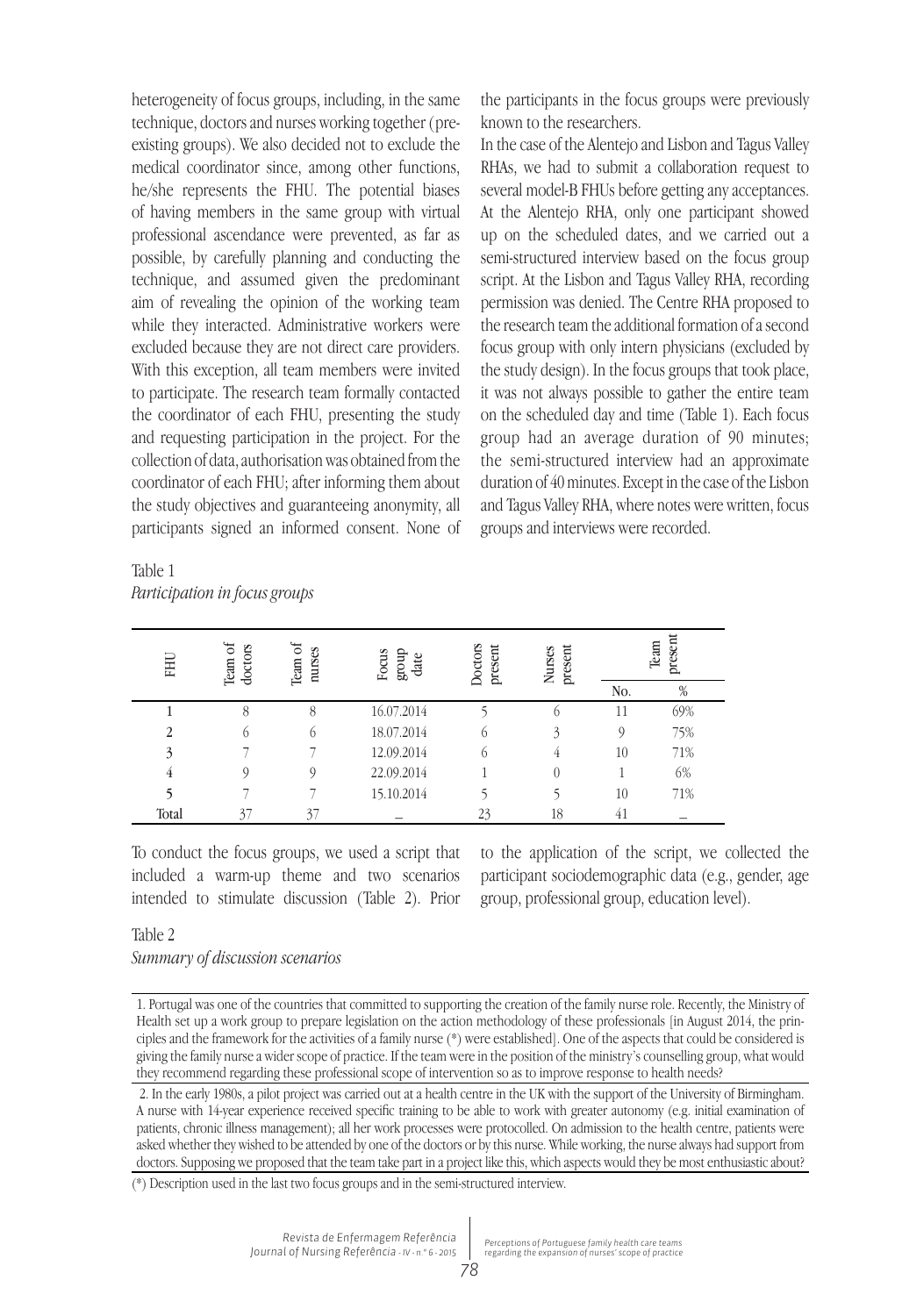The focus groups and the interviews were carried out at the premises of each FHU, having assured the necessary conditions for privacy. The empirical part of the research involved two of the three authors of the study; the first two focus groups were conducted by the second author of the study, given her training and experience in the application of the technique; the others and the interview were carried out by the first author. The recorded focus groups and the interview were fully transcribed; each participant was assigned a code that enabled us to identify the FHU and the professional group (nurse – E; Doctor – M). Data were analysed according to the content analysis method (Bardin, 2007), manually processed by researching the perception of the teams regarding the research themes defined and set out in the Results section, although some emerging themes were identified.

# **Results**

The demographic and professional characterisation of the study participants revealed that from a total of 41 individuals, 62% were women and the predominant age group was  $\geq 40 < 45$ . fifty-six percent of participants were doctors, and 11% of the nurses were specialists. Of all the participants, the most representative groups were those working for 15 or more years in PHC (50%) and between four and six years at FHUs (52%).

# **General perceptions**

# **Assessment of nursing work in an FHU context**

In the opinion of one FHU, reflection on extending the family nurse's role should be preceded by the assessment, still to be done, of nursing work in FHUs. The perception was expressed that, since FHUs started their activity, the population has increasingly trusted the role of this professional: "Many users now accept our view. . ." (E-FHU2).

# **The impact of FHUs in professional relationship paradigms**

The understanding that the reform of the PHC and the FHU model modified the relationship paradigm and reinforced the collaborative model of care, and that the role of the family nurse is their natural consequence, was emphasised: "When this primary care reform was implemented, it substantially changed the relationship between doctors, nurses and secretaries." (M-FHU3).

# **Nurses working at FHUs as family nurses**

We obtained the perception that nurses working at FHUs consider themselves family nurses: "our role within the unit is already that of a family nurse. . ." (E-FHU3). However, at one FHU it was noted that, formally, the family nurse title derives from having a speciality yet to be established and that the current nursing career path does not even include a level for specialist nurse (E-FHU5).

## **The expansion of PHC nurses' scope of practice in the field**

In two FHUs, it was emphasised that in the field there are initiatives to assign to PHC nurses broader scopes of practice that are not clearly assumed and consequently do not allow for assessment: "At the FHU there are acute situations where the population goes home and is only seen by a nurse. Yes, they are rare. But they already happen" (M-FHU2); "managed to get the executive director to authorise a pilot experiment in that area. To take some users with no family doctor, low-risk pregnant women. . . monitor those pregnancies. . . There are two or three experiments like that, a bit hidden. . ." (M-FHU3). At the interview a similar result stood out: "There are nurses here who do smear tests with the help of the doctor, with supervision or delegation, whatever you want to call it" (M-FHU4).

# **Making the most of the nursing workforce skills**

In one FHU, the team stressed that it does not make sense to discuss the assignment of wider powers to nurses when their current skills are not fully utilised: "What we need is more respect and more autonomy. . . autonomy in what we do and in our responsibilities" (E-FHU1).

# **Theme:** *Care needs that the expansion of PHC nurses' clinical roles could potentially fulfil*

### **Different care needs**

In one of the FHUs, there was mention of the need to tailor responses to different needs: "it is important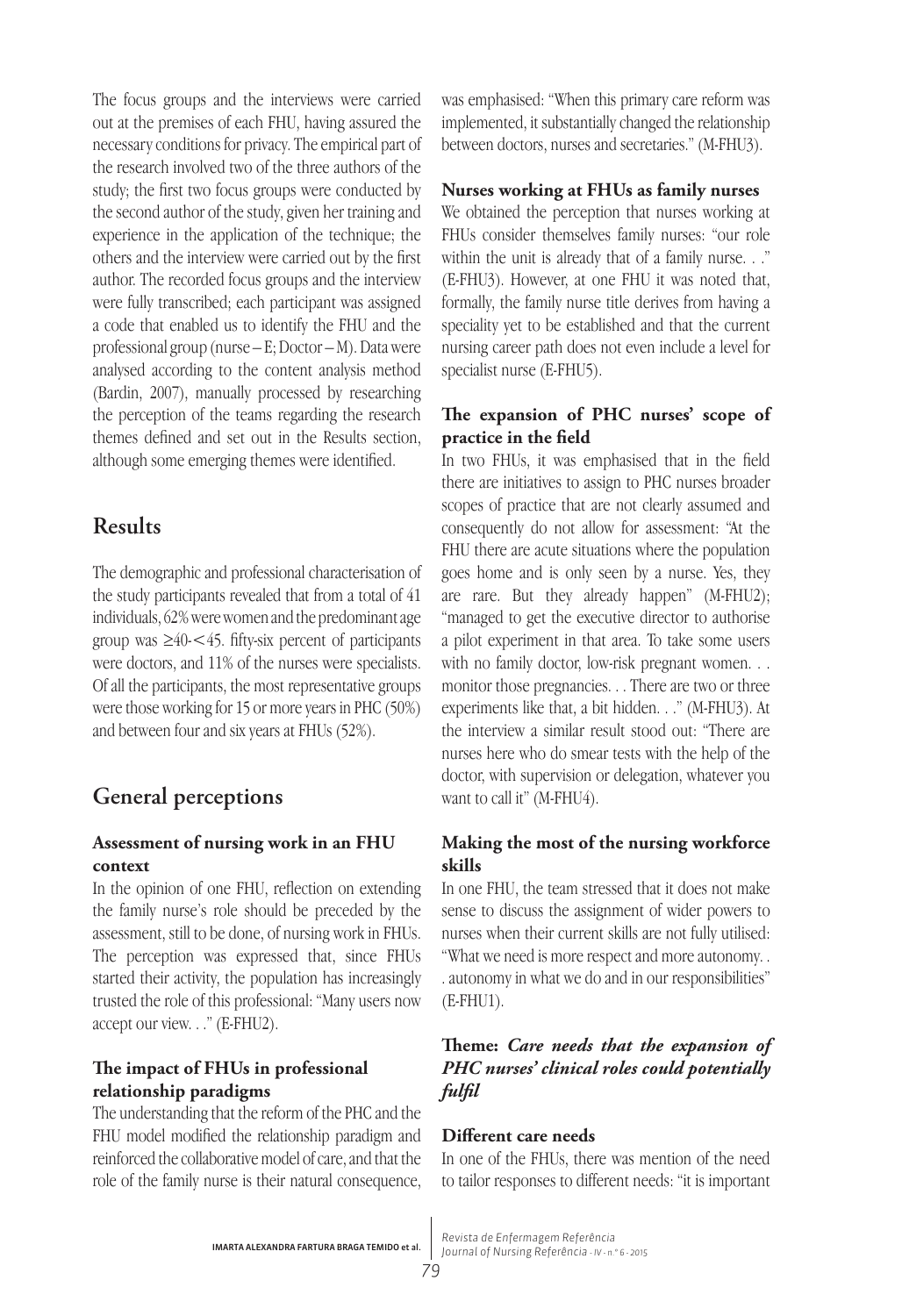to see if the population needs have changed. . ." (M-FHU2). In another, the team highlighted the need for increased availability of PHC nurses to work on prevention. One FHU and the interview emphasised the risk of neglecting the response to currently established needs because of potential new models: "What I'm afraid of is that, by wanting to cover more functions, we will underrate others that are already defined. . ." (E-FHU3); "So who will do what nurses do now?" (M-FHU4).

# **Response potential of the expansion of nursing roles**

Disagreement about the option of expanding the clinical scope of practice of the nursing profession was evident in the case of some members of one FHU team: "maybe the main solution is to create conditions that will make it possible for unemployed family doctors. . . to be able to work" (M-FHU1); "In Africa, I think it is justified. Here in Portugal, I don't think so" (M-FHU1). The same position was obtained in the semi-structured interview: "I see no need to expand more, in formal terms" (M-FHU4); it was expressed that the preference would be different: "To assign more responsibilities to nurses in order to relieve doctors, that's only if we want to turn doctors more and more into bureaucrats" (M-FHU4). Yet, even within that FHU where part of the team expressed disagreement with the strategy, its unsuitability was not unequivocally understood: "I think that a nurse with education and training for certain situations can do certain things" (M-FHU1). In two other FHUs, the suitability of expansion was clearly expressed: "There is no medical resistance" (M-FHU2); "It does not bother me at all whether certain acts are performed by a nurse or by a doctor" (M-FHU3). The explanation for this position was clearly stated: "it ends up freeing the doctor for the core of the profession. . . given the Portuguese context of a shortage of doctors, especially family doctors, and a population that increasingly. . . makes use of the NHS" (M-FHU3). References were made to the individual experience of working with models where the exercise of broader clinical duties by PHC nurses has been instituted: "We already have this in Spain, so for me it is not strange. My private opinion? Neither good nor bad, I mean, it's one more function" (M-FHU3); "As an intern I did an internship in Denmark, which is a country where this already exists. . . actually, it's a model that works. . . So maybe

here we also have something to learn at this level" (M-FHU3).

In another FHU, there were wide gaps between the team positions – some physicians said they understood the expansion of nursing roles as being appropriate due to the medical work time it would free up for other activities, others saw it as a dishonest strategy since it aims to assign more work and responsibility without monetary compensation; some nurses were radically opposed to this option because it represents a way for "the Ministry of Health to have nursing specialists without paying a penny" and were not interested "in working more for the same money". (E-FHU5)

# **Theme:** *Issues to be faced and objectives to be achieved with the expansion of PHC nurses' clinical roles*

#### **Citizen expectations**

In the view expressed in one of the FHUs, one of the issues that this discussion raises is that of citizen expectations of PHC: "Users do not always believe that the service they are receiving is the best for them. . . when it is low-complexity care, which is what we, as primary care professionals, have to offer" (M-FHU2). The resolution of this difficulty was perceived as implying a cultural change, especially because "if nurses don't feel there is social recognition in order to go ahead. . . I also don't believe they have the ambition of being able to do it. . ." (M-FHU2). In this perspective, "the first thing you should do is to assess the perception of health care users. It is society that must be called upon to give its opinion" (M-FHU2). In another FHU, someone expressed the conviction that people expectations are clear: "When patients have a problem, it is the doctor that they seek" (M-FHU1); once again, there were differing views: "how can they not accept a nursing prescription but accept a prescription from a pharmacist?" (M-FHU1).

#### **Shortage of nurses**

In three FHUs, it was noted that the shortage of nurses is an obstacle to different ways of working: "I can't see how the nurses I work with at the moment, with the workload they have, can take this on as well" (M-FHU1); "We have so much work, how will we also be able to. . . ?" (E-FHU3). However, within one of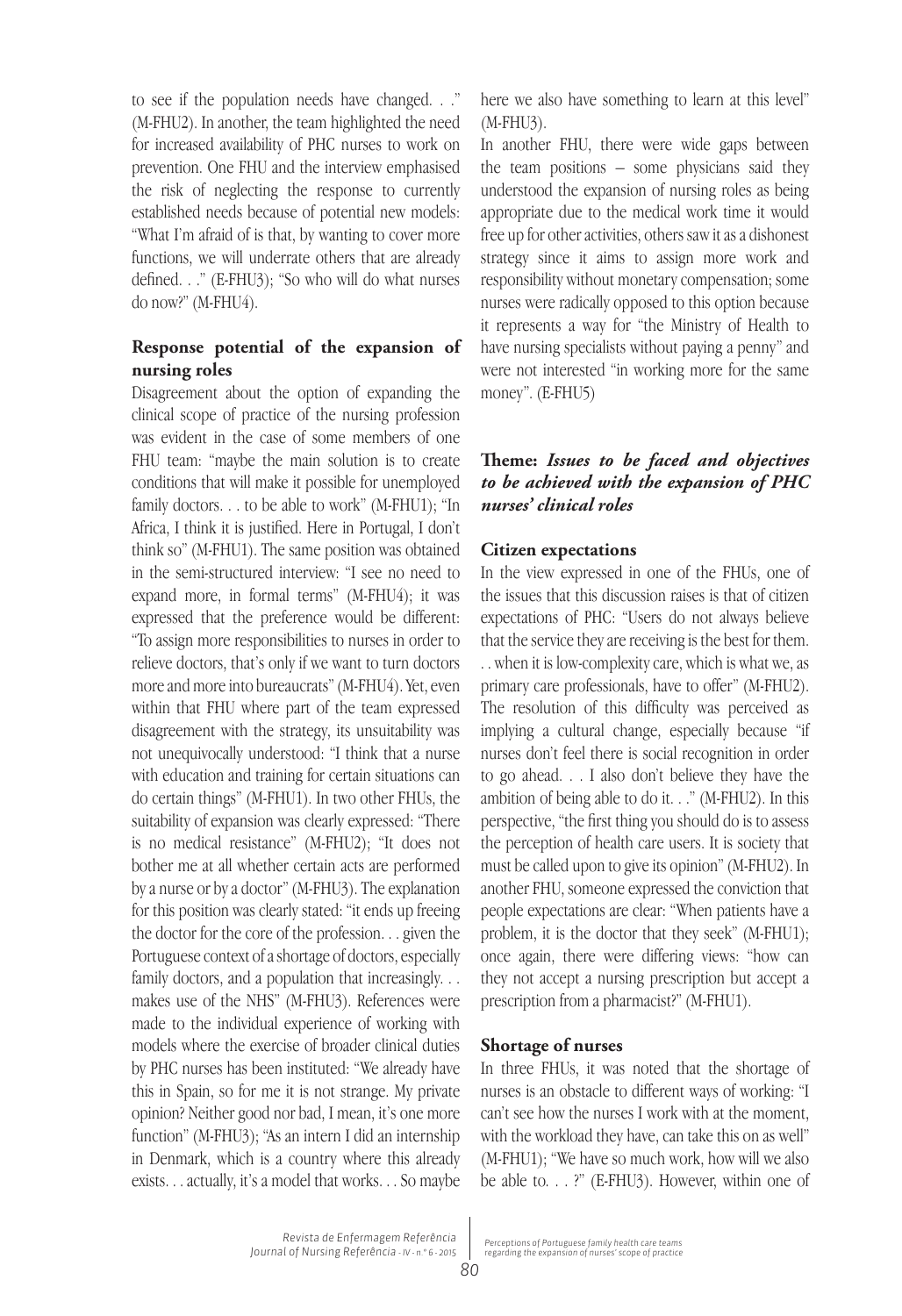these FHUs, there was no consensus when assessing the theme: "I actually disagree with another thing that was said here, that we need more nurses. I think that, before that, is it necessary for the staff to be organised. . ." (M-FHU3).

### **Specific training**

In three FHUs, participants mentioned the need to provide PHC nurses with the appropriate skills to respond, as part of the multidisciplinary team, to the FHU range of services: "We need a speciality of family nursing, of primary health care nursing" (M-FHU2); "The courses have to be reworked for the needs we have and for the work we are doing." (E-FHU3); "If we have nurses with higher basic training. . . we will of course have a healthier combination in the distribution of tasks" (M-FHU2). The interview results revealed the same understanding: "the general practice speciality gave future family doctors security and quality of care. . . that is what the family health nursing speciality can give nurses" (M-FHU4). At the same FHUs, there was the perception that if it is true that nurses currently working in an FHU context acquired a lot of expertise during their practice, it is necessary to have it validated and "from a certain point onwards, only nurses who have previously acquired skills can be family nurses" (M-FHU2). There was a suggestion to use a practice certification process for nurses already working at FHUs, "as was the case in the 80s, with family doctors" (M-FHU3). The participants noted the need to upgrade skills in the areas of promotion, prevention and intervention in general and family medicine, and stressed the importance of a specific approach to nursing care provision: "The thing is that we are very much oriented towards a biomedical area, we were trained in that area" (E-FHU2).

## **Training and professional self-regulation paradigms**

The issue of the health professionals' training paradigm was highlighted in two of the FHUs, who emphasised the need for universities and schools to adopt a teaching model that better encourages teamwork. In two of the FHUs, participants also stressed the need for professional bodies to take on a different role. Some changes were considered essential: "But until there is academic change, a change in the mind-set of academics and in professional bodies, I think we're going to have a long struggle" (M-FHU2).

#### **Improving the response to care needs**

The primary objective of changing the way of working which was identified in one FHU was to improve the response to care needs: "We are focusing on professions, not on the citizen best interests. You have to demand results from the teams, but we continue to demand results from professions" (M-FHU2).

## **Theme:** *New ways of working that the expansion of PHC nurses' clinical roles could take*

#### **Acute illness situations**

Greater accountability of nurses in response to acute illness situations has emerged as an aspiration of the doctors in two FHUs, in order to free up time for other care functions: "Personally I support that, vigorously, for doctor visits due to acute illness. . . Not only a good idea but a necessity" (M-FHU3); "Too-easy access to a professional of complexity can be against the patient's best interests. . . The response could be disproportionate" (M-FHU2). We perceived some reluctance on the nurses' part to take on more tasks in this area without further training. However, it also became clear that teams are not all organised the same way and that, in some cases, nurses perform triage of acute illness situations under medical supervision. In another FHU, it was reported that for some time the triage of acute illness had been assigned to nurses, but they had backtracked due to the lack of a framework. In yet another FHU, this possibility was absolutely rejected by the nurses: "I think that the front line must have someone competent to do triage, to facilitate, and someone who has no basic training directed at the pathology. . . What are they going to do, waste the patient's time?" (E-FHU1).

#### **Referral to other health professionals and levels of care**

Also regarding the role of nurses in referrals to other health professionals, there were different perceptions among FHUs. In one FHU, it was argued that a nurse, just like a doctor, should not be allowed to make referrals alone outside the unit; in order to maximise the PHC response capacity, this should be a team decision. In another FHU, referral by nurses to other professionals within the Health Care Cluster was regarded as an asset: "having to tell the doctor to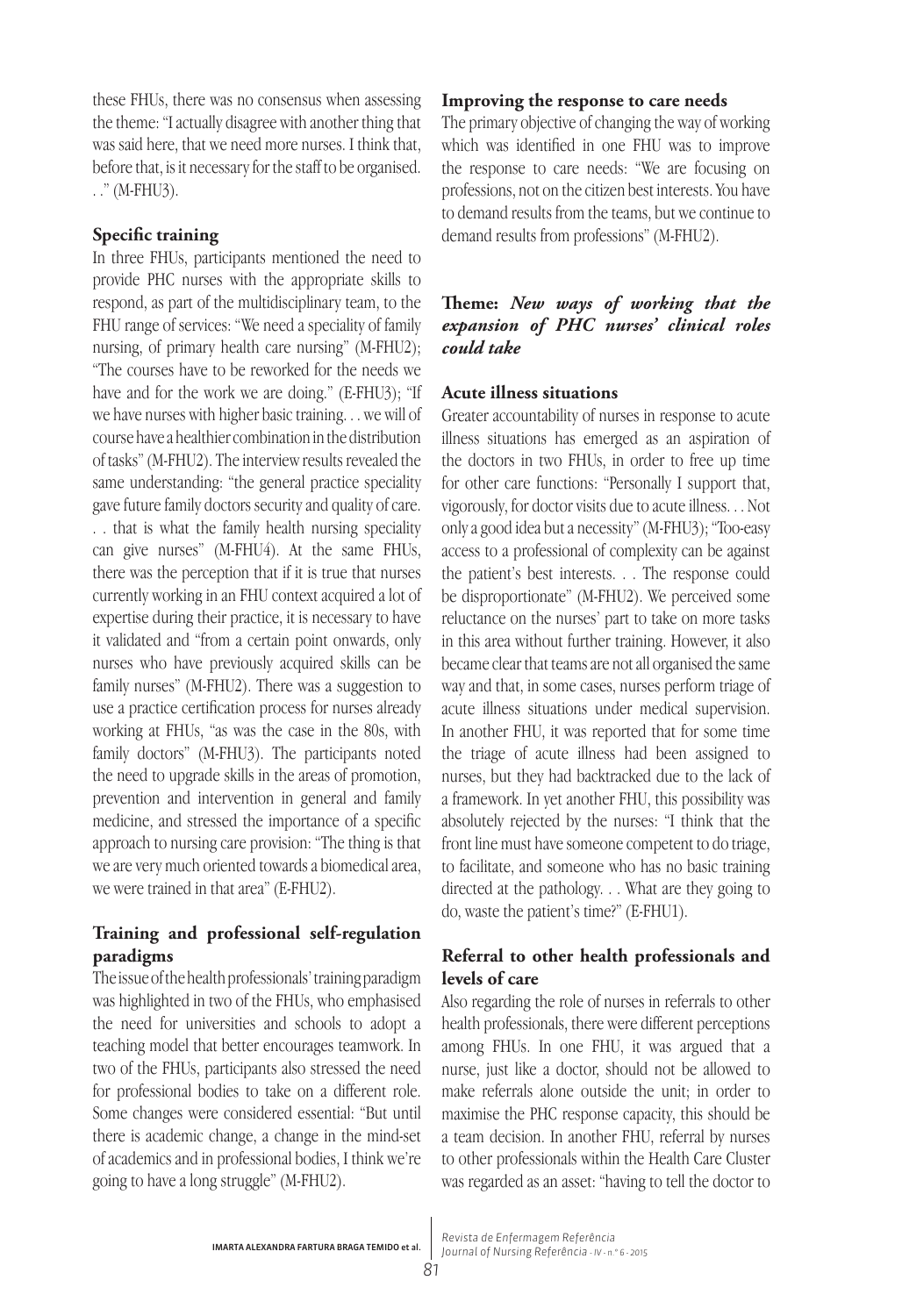refer to the nutritionist, to refer to the psychologist. . . when that's where I had my absolute competence to intervene!" (E-FHU1). Nurses' referrals to acute health care in specific emergency situations was also identified as an area to be expanded: "we can't do that. But we can say to the patient: Look, call an ambulance and go to the hospital" (E-FHU1).

#### **Drug prescription**

In two FHUs, drug prescription was described as being understood as a field where, under specific conditions, it is possible to redefine intervention boundaries. However, in another FHU, this possibility was ruled out by most doctors and by the nurses, based on the idea that nurses' basic training does not prepare them sufficiently, that it is not an actual need and that, even for doctors, prescribing is a complex activity; even so, this team position was not unequivocal: "Can't nurses see if the tonsillitis has pus or not? And they could perfectly well prescribe an antibiotic!" (M-FHU1). In the interview, the possibility of nursing staff being responsible for drug prescription was also rejected: "Of course I'm not going to ask the nurse to write out prescriptions, right? That is intrinsically mine!" (M-FHU4).

#### **Other specific technical and care areas**

Nurses' monitoring of low-risk pregnancies, healthy children and chronically ill patients were other examples of areas pointed out as worthy of further autonomous intervention by nurses in two of the FHUs. In one of these FHUs, the performance of specific techniques by nurses with appropriate training was also seen as possible and desirable: [suturing] "is a technique to be learnt!" (M-FHU3); in the interview that option was rejected: "I can get nurses to do sutures, but suturing is something I enjoy." (M-FHU4).

#### **Regulatory framework and work protocols**

In three of the FHUs, the teams alluded to the concern of any change to the scope of practice of the nursing profession always being included in the regulatory framework for proper clarification and accountability: "It is not clear, we do not have a legal basis that helps to clarify our competences. . . " (M-FHU2); "I have worked in many places and I have sutured. But the thing is, I sutured, I learnt, someone taught me, I learned initially. It is a technique that is practice, isn't it? But what if something goes wrong?" (E-FHU1). In one of these FHUs, the need for an appropriate regulatory framework and the intervention of professional bodies dominated the discussion (E-M-FHU5). However, in another FHU, it was noted that a regulatory framework does not guarantee any kind of implementation, for example the skills of a nurse specialised in maternal and obstetric health care in prescribing some tests: "Portugal needs to comply with some things that were signed long ago" (M-FHU3). The need to precede changes with the definition of work protocols was emphasised by one of the teams; however, it was stressed that "the keyword is communication and flexibility", that "protocol does not mean inflexibility" and that "the spirit of teamwork has to prevail" (M-FHU3).

# **Discussion**

Results suggest that in the teamwork model that supports the operation of FHUs there tends to be an environment that favours the allocation of further clinical roles to PHC nurses as a way of improving response to the welfare needs of the population, as had been indicated in a previous study (Buchan, Temido, Fronteira, Lapão, & Dussault, 2013). However, this is not a cross-sectional view the board because it is perceived by some physicians and nurses as inappropriate and potentially unfair. The gap of care needs unmet by the current provision model did not seem to be homogeneously recognised, since the focus is more on supply than on demand (Nelson, Turnbull, & Bainbridge, 2014). Professional experience in health systems where the practice of wider clinical duties by PHC nurses is already established has emerged as a factor that predisposes the favourable consideration of this option, in line with the results of other studies (Aquilino, Damiano, Willard, Momany, & Levy, 1999). The existence, in the field and at the initiative of health care teams, of new forms of work distribution in order to improve response to the population needs has arisen as confirmation that many changes in professional roles happen incrementally (Temido & Dussault, 2014), and it is necessary to assess them.

The health care teams identified several issues that would need to be faced, in the Portuguese context, with the option of expanding PHC nurses' clinical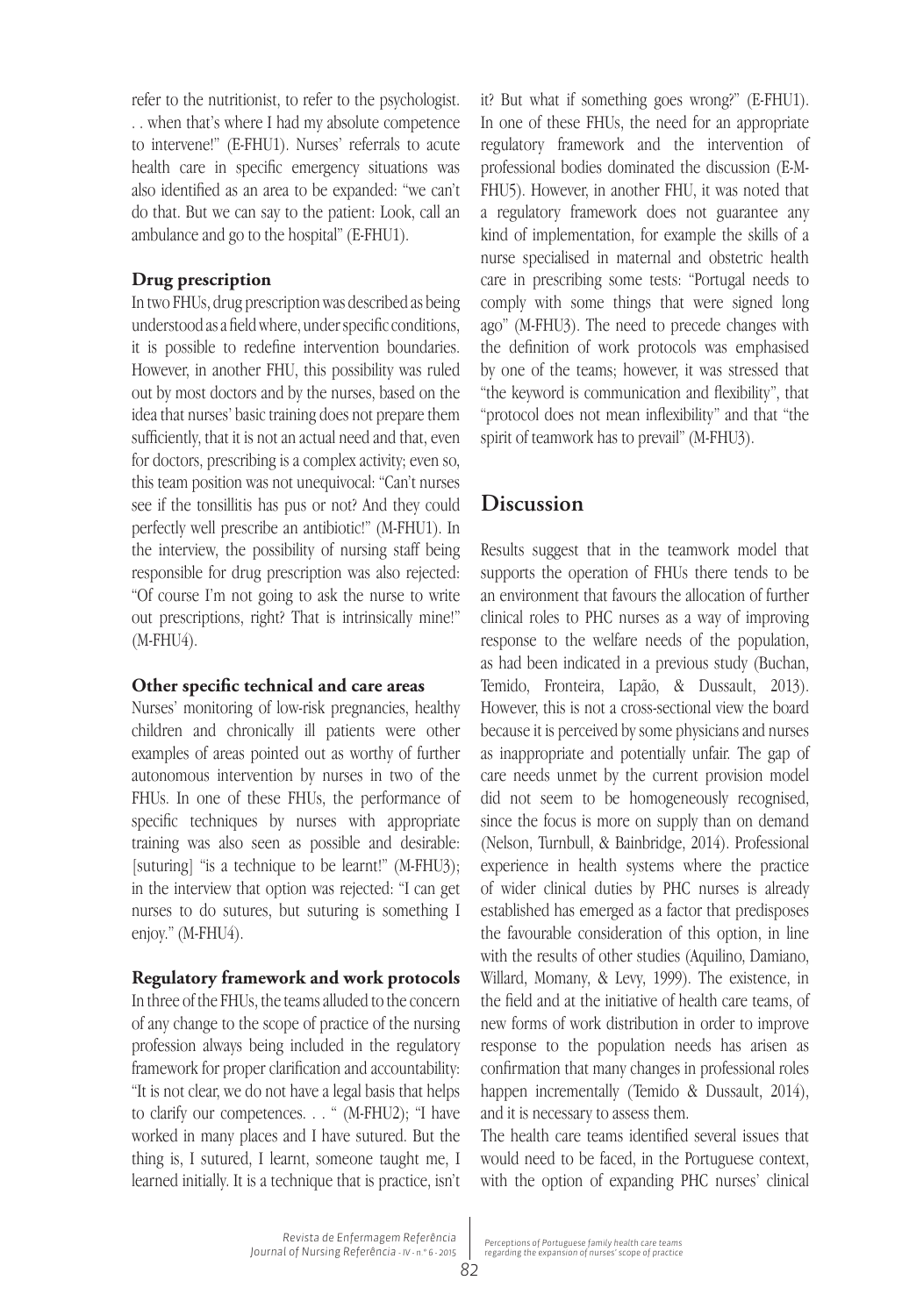roles. The need to equip nursing staff with specific skills that enable them to work with more safety and quality within all programs of general and family health generated ample consensus among FHUs, physicians and nurses, as well as among supporters and opponents of the expansion of PHC nurses' roles; in this way, nurses would gain greater self-confidence, which would reflect on how the health care team and their users perceive them. This perception reiterates the findings of studies that have identified trust in one another's competence as one of the main drivers for greater collaboration (Schadewaldt, McInnes, Hiller, & Gardner, 2013).

Health care teams also identified and discussed a wide range of options regarding the new ways of working that the expansion of PHC nurses' clinical roles could involve; perceptions varied widely as to the appropriateness of each option, with health professionals taking different positions among the FHUs and within the same FHU. They emphasised the need to base potential changes on a clear legal framework and on work protocols, revealing concerns similar to those felt in other health systems (Delamaire & Lafortune, 2010).

The results of the focus group carried out at one of the FHUs, outside the study design, with interns specialising in general and family medicine, did not produce very different perceptions from the others, suggesting that the new generation will probably not advocate the change even if they feel overworked, due to a fear of losing territory. This reaction is in line with what initially occurred in other countries where the expansion of the nursing profession roles is now at a more advanced stage ( Wilson, Pearson, & Hassey, 2002).

The limitations of the technique used are acknowledged, especially when it is used as the only method, as was the case. The group dynamics and the addition of members with virtual professional ascendance may have influenced the opinions expressed; the recording of one of the sessions solely by using discourse extracts may have biased the content analysis; the number of focus groups may have been insufficient to bring out all the perceptions on the issue, and in one health region we could only perform one interview – a sign that can reflect that the topic under discussion was considered of low relevance in some locations. We also acknowledge that the method used does not allow us to generalise

the results, knowing that the perceptions we collected only represent the interaction between the health care teams that agreed to collaborate. Still, we think that the study contributed to a better understanding of perceptions about the appropriateness of extending PHC nurses' scope of practice in the Portuguese context, providing the basis for the development of more systematic research.

# **Conclusion**

The assignment of wider clinical roles to PHC nurses is not unanimously approved of because it is perceived by some doctors and nurses as inappropriate and unfair. Some health care teams expressed their willingness to take part in this option, due to its potential contribution to improving response to care needs not currently being met. Given that contact with care systems which assigned wider clinical roles to PHC nurses suggested greater readiness for this type of model and that the specific training of PHC nurses was perceived as essential to gain confidence in a more autonomous performance, it is important to assess the future impact of establishing a speciality in family health and of pilot experiments for the implementation of family nursing.

#### **References**

- Aquilino, M. L., Damiano, P. C., Willard, J. C., Momany, E. T., & Levy, B.T. (1999). Primary care physician perceptions of the nurse practitioner in the 1990's. *Arch Family Medicine, 8*, 224-227.
- Bardin, L. (2007). *Análise de Conteúdo*. Lisboa, Portugal: Edições 70.
- Buchan, J., Temido, M., Fronteira, I., Lapão, L. & Dussault, G. (2013). Nurses in
- advanced roles: A review of acceptability in Portugal. *Revista Latino-Americana de Enfermagem, 21*(Spec), 38-46.
- Delamaire, M. L., & Lafortune, G. (2010). *Nurses in advanced roles: A description and evaluation of experiences in 12 developed countries (54)*. Paris: France: OECD.
- Dolowitz, D. P. & Marsh, D. (2000). Learning from abroad: The role of policy transfer in contemporary policy-making. *Governance, 13*, 5–25.
- Dussault, G., & Fronteira, I. (2010). *Recursos humanos para a saúde: Plano integrado no plano nacional de saúde 2011- 2016*. Lisboa, Portugal: Alto Comissariado da Saúde.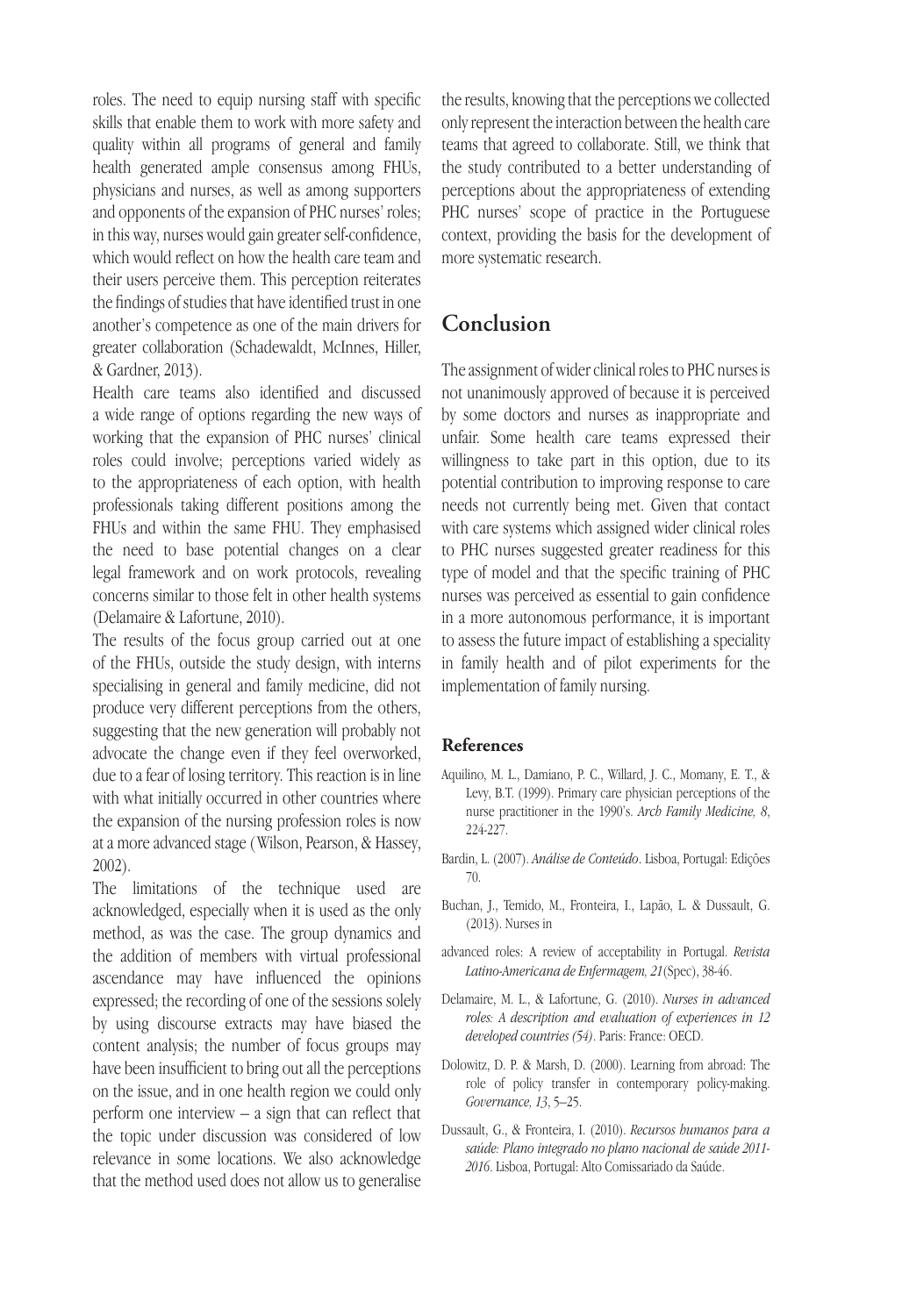- Greener, I. (2002). Understanding NHS reform: The policy transfer, social learning and path dependency perspectives. *Governance, 15*, 161-183.
- International Council of Nurses. (2003). ICN announces position on advanced nursing roles. *Journal of Advanced Nursing, 41*, 524-527.
- Kitzinger, J. (1994). The methodology of focus groups: The importance of interaction between research participants*. Sociology of Health & Illness, 16*(1), 103-121.
- Laurant, M., Reeves, D., Hermens, R., Braspenning, J., Grol, R., & Sibbald, B. (2009). *Substitution of doctors by nurses in primary care*. DOI: 10.1002/14651858.CD001271.pub2
- Lukosius, B. D., & DiCenso, A. (2004). A framework for the introduction and evaluation of advanced practice nursing roles*. Journal of Advanced Nursing, 48*, 530-540.
- Morgan, D. L. (1996). Focus groups. *Annual Review of Sociology, 22*, 129-152.
- Nelson, S., Turnbull, J., & Bainbridge, L. (2014). *Optimizing scopes of practice. New models of care for a new health*

*care system*. Ottawa, Canadá: Canadian Academy of Health Sciences.

- Richardson, G. & Maynard, A. (1995). *Fewer doctors?: More nurses?: A review of the knowledge base of doctor-nurse substitution* (135). New York, USA: University of York.
- Schadewaldt, V., McInnes, E., Hiller, J. E. & Gardner, A. (2013). Views and experiences of nurse practitioners and medical practitioners with collaborative practice in primary care: An integrative review. *BMC Family Practice, 14*, 132.
- Temido, M. & Dussault, G. (2014). Papéis profissionais de médicos e enfermeiros em Portugal: Limites normativos à mudança. *Revista Portuguesa de Saúde Pública, 1*, 45-54.
- Wilson, A., Pearson, D. & Hassey, A. (2002). Barriers to developing the nurse practitioner role in primary care: The GP perspective. *Family Practice, 9*(6), 641-646. Retrieved from http://fampra.oxfordjournals.org/content/19/6/641.full
- World Health Organization. (2000). *The family health nurse: Context, conceptual framework and curriculum*. Copenhagen, Denmark: Author.